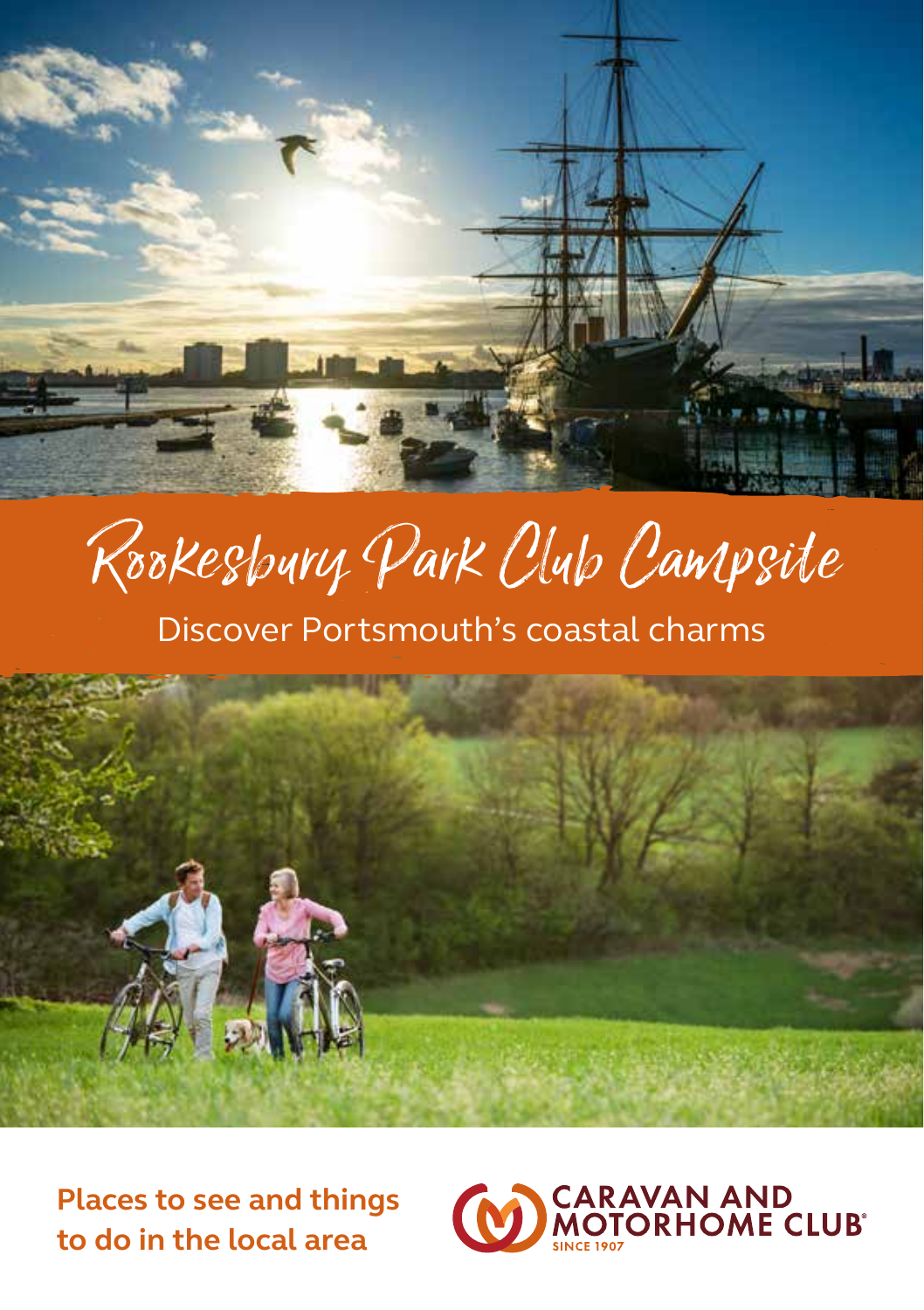

# Make the most of your time

# **Visit**

**1**

### **Portsmouth**

Outlet shopping and breathtaking views from Spinnaker Tower.

### **Portsmouth Historic 2 Dockyard**

Tour the harbour, Royal Naval Museum, HMS Victory and more.

#### **RSPB Langstone Harbour 3**

A muddy estuary attracting large numbers of birds.

### **Mid-Hants Railway Watercress Line 4**

Travel through beautiful countryside between Alresford and Alton.



Don't forget to check your Great Saving Guide for all the latest offers on attractions throughout the UK.



**camc.com/greatsavingsguide**

#### **Blue Reef Aquarium 5**

See local marine species and hundreds of tropical fish.

#### **Marwell Zoo 6**

140 acre park with hundreds of animals, train and 5 adventure playgrounds.

#### **Go Ape Southampton 7**

The UK's No.1 forest adventure with tree walks, zip-wires and Tarzan swings.

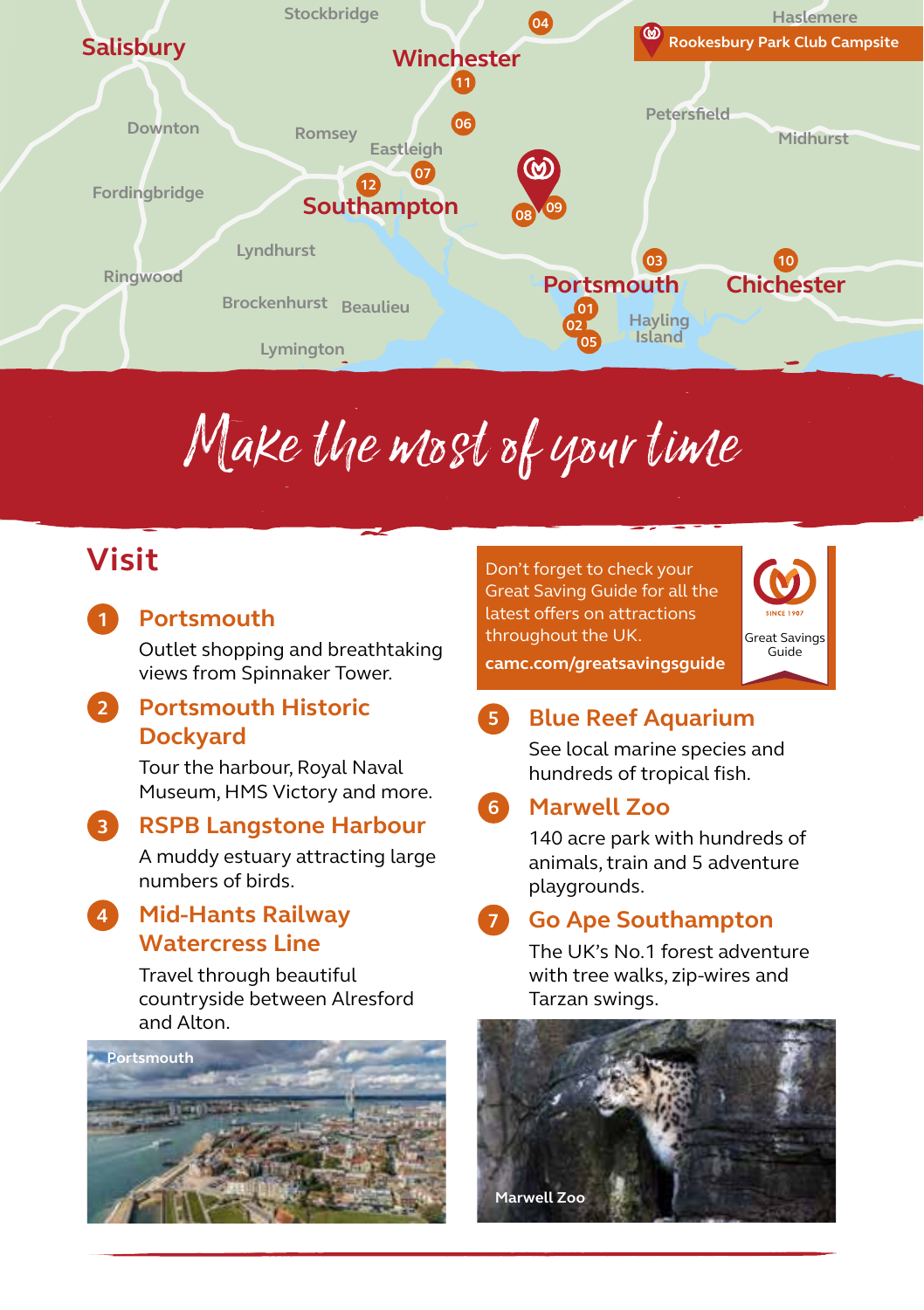

## **Walk**

**Local Walks 8**

Walk from the site to Wickham through the woods and along the Meon Trail or explore the nearby forest.

# **Cycle**

#### **Bere Forest 9**

Cycle, walk, picnic and horse ride, enjoying the peace and quiet of the former Royal Forest of Bere.



# **Explore**



### **Chichester 10**

This beautiful Cathedral city has plenty of historical attractions to explore.

### **Winchester 11**

Excellent shopping and dining are on offer here, alongside scenic countryside.

### **12** Southampton

This bustling and diverse city boasts lots of museums, art galleries and music venues. **Winchester**